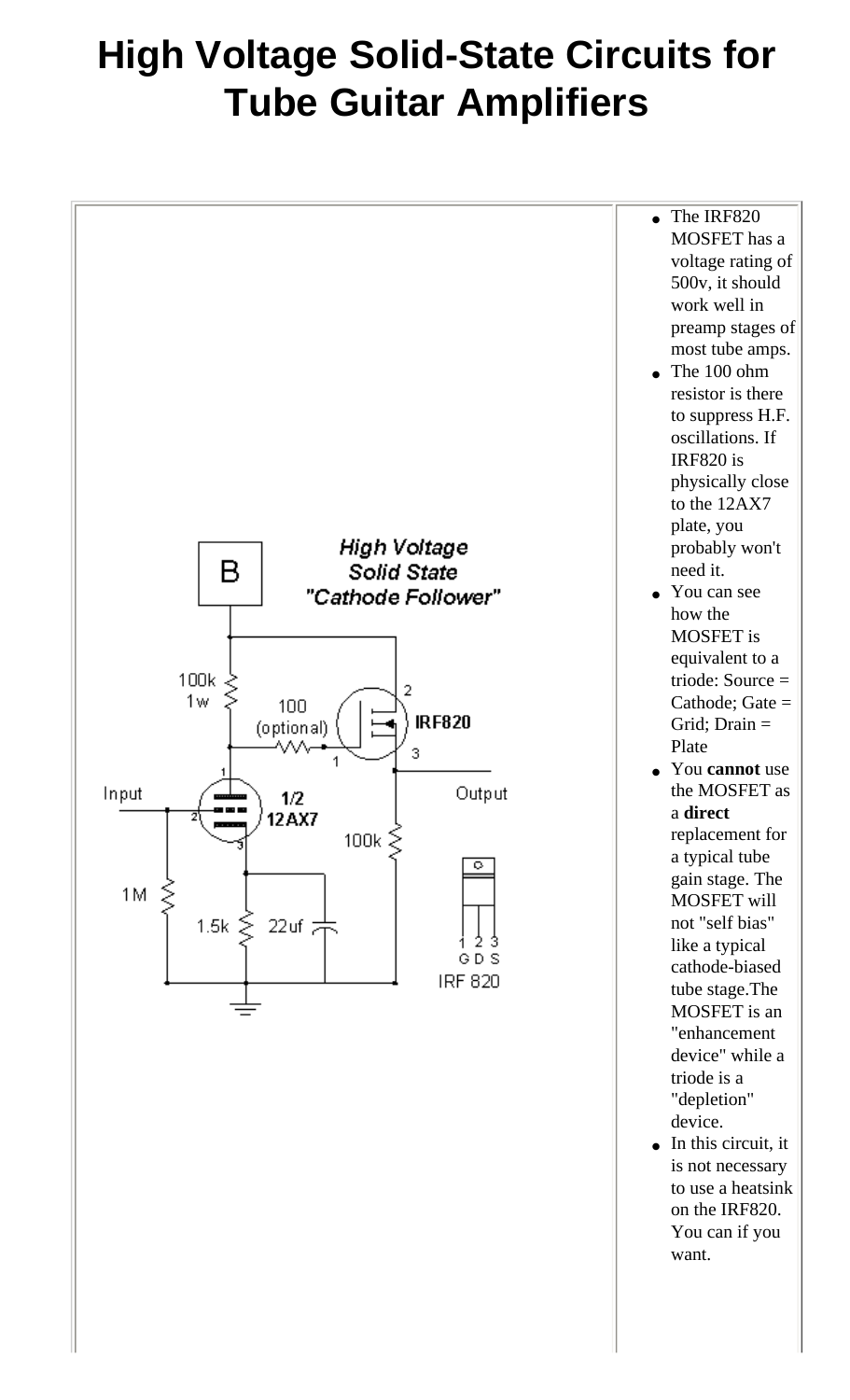

- This circuit is a "cascode". It is capable of high gain, is very linear and is nonmicrophonic.
- A comparison to triode: JFET Source  $=$ Cathode; JFET  $gate = grid;$ MOSFET Drain  $=$  Plate.
- The MOSFET is wired as a simple voltage regulator. The 1M resistor, zener and 10uf cap set the reference voltage. Use a 24v or less zener.
- A signal applied to the "grid" causes the current through the JFET, MOSFET and 100k "plate" resistor to vary. The output is tapped off the "plate" resistor, like a normal tube gain stage.
- Select a value for Rs that sets the "plate" voltage at approximately 50% of the supply voltage. Try typical 12AX7 cathode resistor values. Check the gain. If you want more gain, add bypass cap Cb. If that gives too much gain, put resistor Rb in series with bypass cap. The value of bypass cap can be used for tone shaping,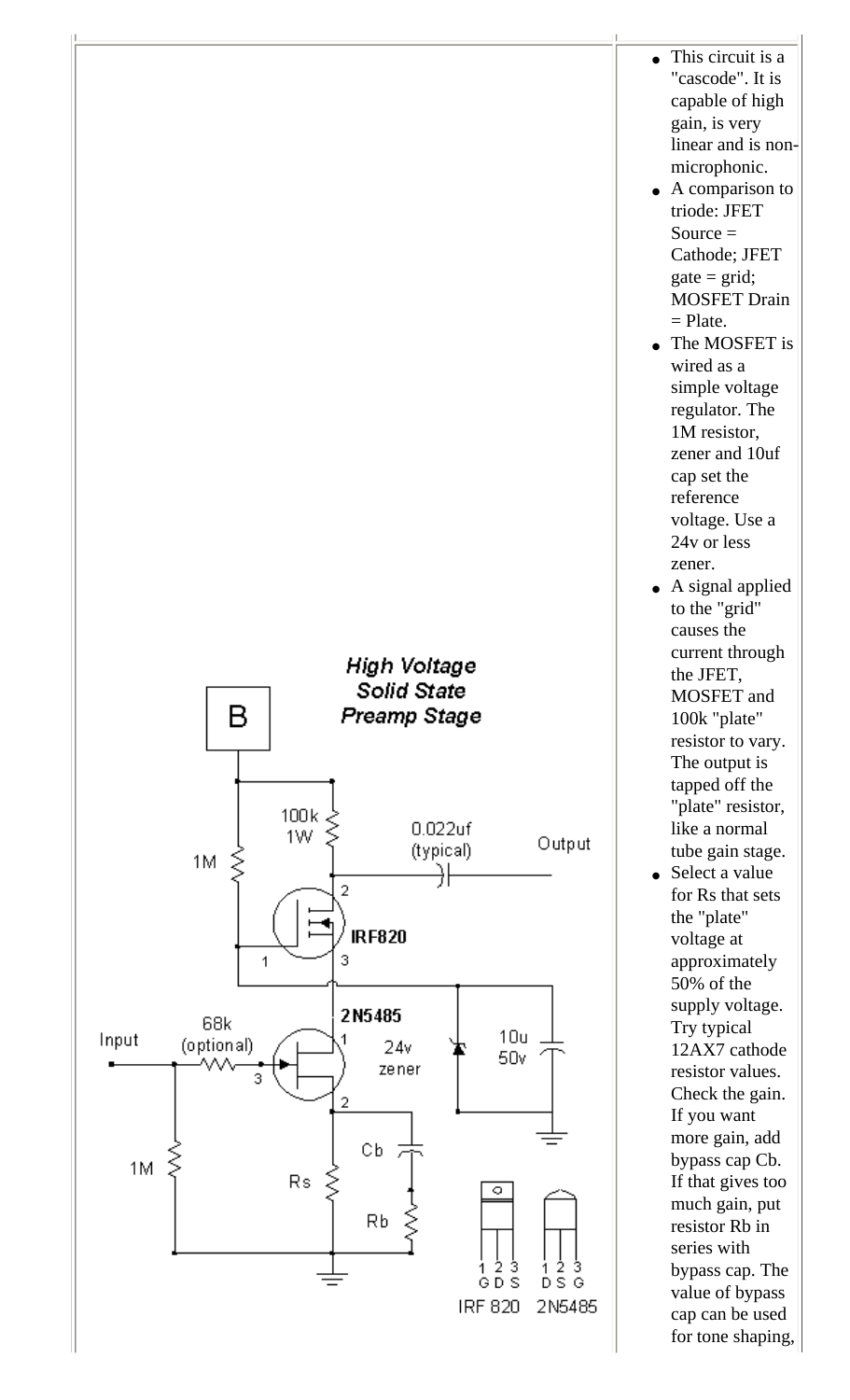| as in triode<br>stage.<br>• The "plate"<br>resistor can be<br>varied over a<br>wide range<br>similar to<br>12AX7. The<br>output cap can<br>be varied for<br>tone shaping<br>purposes.<br>• This circuit<br>works well as a<br>1st gain stage, or<br>a reverb return<br>amplifier.<br>$\bullet$ No heatsink is<br>required for the<br>IRF820 in this<br>configuration.                                                      |  |
|----------------------------------------------------------------------------------------------------------------------------------------------------------------------------------------------------------------------------------------------------------------------------------------------------------------------------------------------------------------------------------------------------------------------------|--|
| This is similar to the<br>High Voltage Solid<br>State Preamp stage,<br>with the following<br>exceptions:<br>• The "plate" load<br>is a standard<br>Fender-style<br>reverb<br>transformer.<br>• The "cathode" is<br>unbypassed.<br>• The zener value<br>has been<br>reduced to 4.7v<br>• The zener is tied<br>to the "cathode"<br>instead of<br>ground. This<br>allows a fairly<br>large input<br>signal to pass<br>through |  |